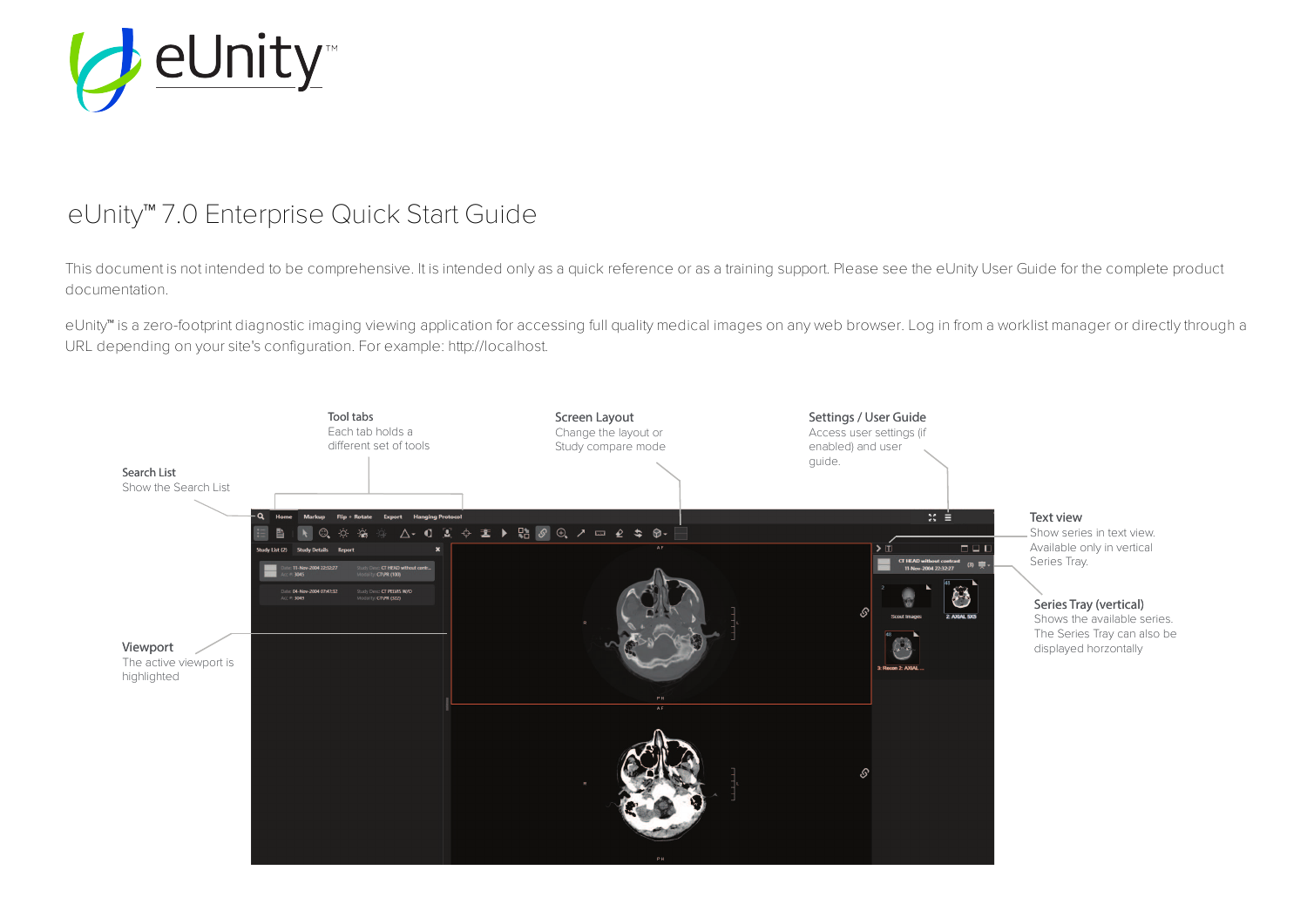# Series Tray (horizontal)



# **Series thumbnail view**

Click the series thumbnail or drag it into a viewport to open it. The active series is outlined in orange.The series in viewbut not active are outlined inblue.The folded corner means at least one image was viewed in the series.

# <sup>2</sup> Study folder

Each rectangular folder represents a study that is available for the patient.The lighter gray background is the study that is currently active in the Series Tray.

# **B** Presentation States indicator

Presentation States available for the study. Click to select a Presentation State.

# 4 Study position indicator

Study position on the screen. If no indicator is shown, the study is not in view.

# <sup>5</sup> Pin the Series Tray

Pin the Series Tray in position or unpin it so that it is hidden when it is not active.

#### $\overline{\phantom{a}}$  Reposition the Series Tray horizontally or vertically (HTML5 only)

Reposition the Series Tray at the top, bottom, left, or right of the screen.

# Default mouse actions



Drag left and right to change Window Width Drag up and down to change Window Level Drag then Ctrl for fine Window Level Shift then drag to pan Click to show context menu

#### View keyboard / mouse shortcuts

- To see the keyboard shortcut for a specific tool, hover your cursor over the tool on the toolbar.
- To see a list of all your keyboard shortcuts, in the upper-right corner of the viewer, click > List Keyboard / Mouse Shortcuts.

# Commonly used / default keyboard shortcuts

| Home             | Go to first images in the stack      | К       | <b>Toggle Link Series</b> |  |
|------------------|--------------------------------------|---------|---------------------------|--|
| End              | Go to last images in the stack       | Е       | Toggle Ellipse ROI        |  |
| <b>Key Up</b>    | Scroll images (descending)           |         | Toggle Linear Measurement |  |
| <b>Key Down</b>  | Scroll images (ascending)            | C       | Revert to Original        |  |
| <b>Key Left</b>  | Previous series into active viewport | $1 - 9$ | Apply Window Level Preset |  |
| <b>Key Right</b> | Next series into active viewport     |         | Toggle Pan / Zoom         |  |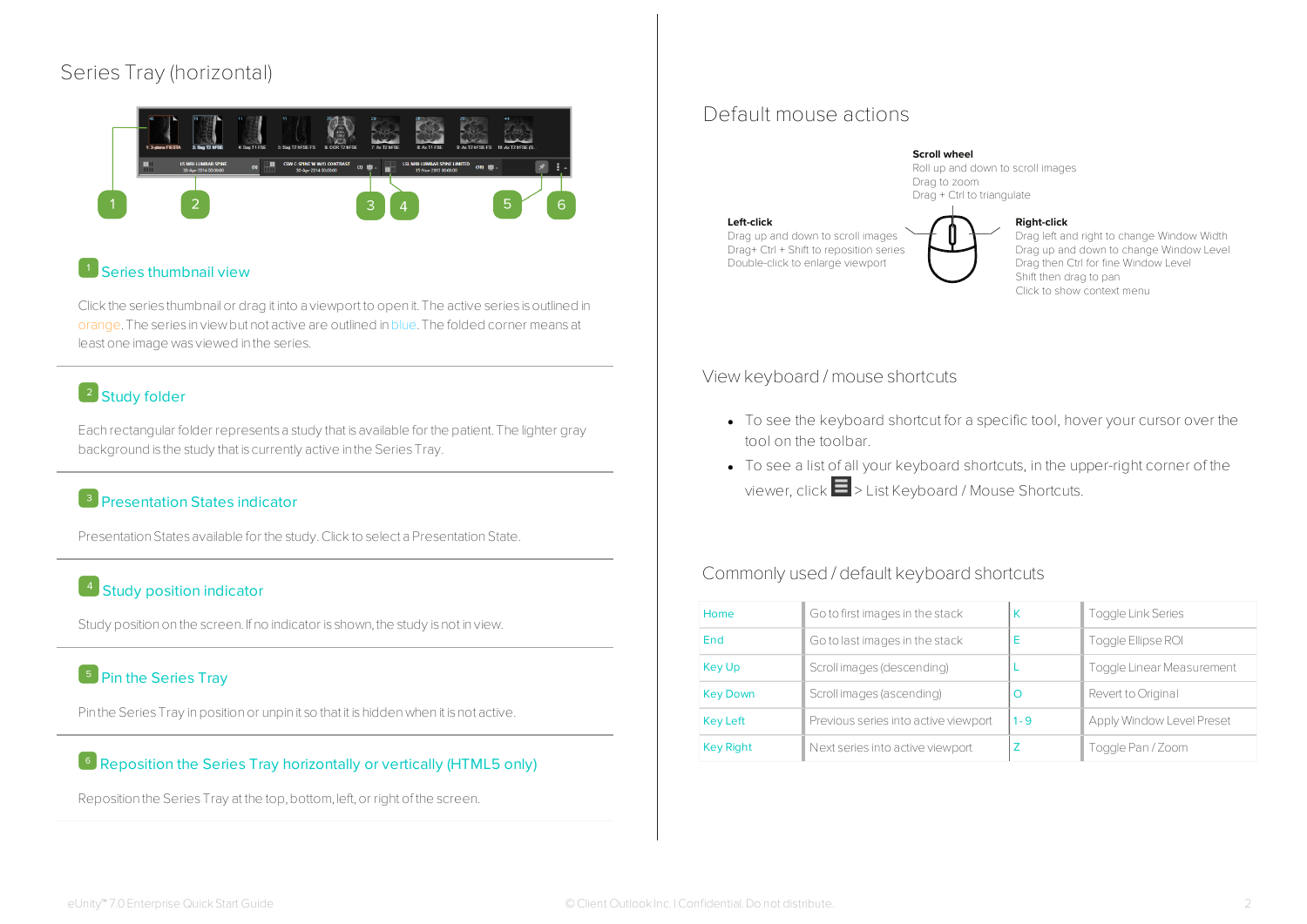# Tools

# Home



### Study List (if available)

Open a panel containing information grouped into the following tabs: Study List, Study Details, Report, and Notifications.



#### Report / Comments

Open the study report in the Study Information panel, if available.

#### **Navigate**



Navigate study images using the mouse wheel, a left-click drag, touch drag, touch pad drag,or the up and down cursor keys.

# Zoom / Pan

Zoominonor pan an image in the selected viewport.



 $\textcircled{\scriptsize{2}}$ 

# Window Level

Change the WindowLevel for the selected image.

# Reset Window Level



Reset the images to their originalWindow Level settings.



# Window Level Presets

Select a predefined WindowLevel.



# Image Sharpening Presets





# Invert Brightness

administrator.

Clickto apply amonochrome inversion to the selected series.

# Toggle Demographics

Hide or showdemographics in the viewport.

## **Triangulation**



畫

 $\mathbf{Z}$ 

Navigate to a selected point in orthogonal series.

## Toggle Reference Lines

Showor hide overlay lineswhen using triangulation or scout images.

#### Toggle Cine mode / Play video

Play a series of images in succession (like a movie)or play a video.



#### Series Reposition

Swap series between viewports.

# Link Series

Link series together to use zoom, pan, scroll,and optionally WindowLevel across multiple series.

# Magnifying Glass



ଙ

Clickto enable the Magnifying Glass tool and magnify an area of an image.You can have up to four magnifying glassesopen at a time.

# \$

#### Revert to Original

Revert a series to its original presentation.

#### Share this Session



Share your screen with other participants across all supported eUnity™platforms (desktop web browser and mobile devices).

## Screen Layout

Access Study Compare mode or change the layout of each monitor.



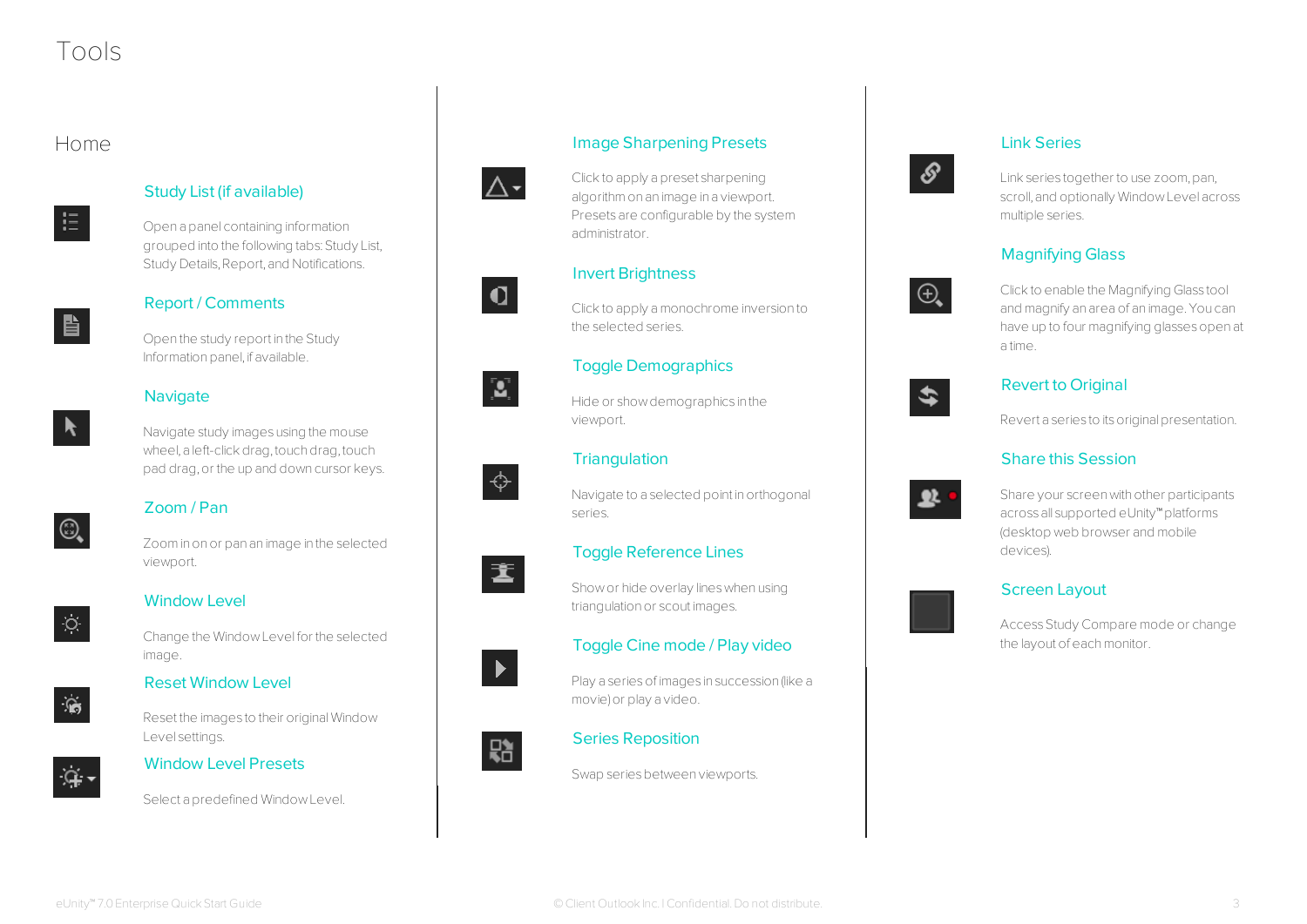# Markup

To draw markups, either left-click and drag or leftclick to start the markup and left-click again to end the markup.



#### **Eraser**

Erase ameasurement or annotation.

# Measurement tools



Measure length inmmor measure time and velocity for echo ultrasound.Time doppler ultrasound regionswill create peakvelocity with a single click.



# Perpendicular tool

Use the perpendicular tool to drawtwo lines that intersect at a 90° angle and provide ameasurement of each line.

#### Ratio tool

 $\frac{x}{x}$ 

Use the ratio tool to drawtwo separate lines and provide ameasurement of each line as well as the ratio of the length of the first line  $(x)$  to the second line  $(y)$ . That is,  $x/y$ .

#### Angle Measurement

Left-clickto create the vertex.The next two left-clicks set the other points of the angle.



 $x_{\text{B}}$ 

#### Cobb Angle Measurement

Measure angles using two separate, disjoint lines.

## Toggle Markup

Hide or showmarkup on images including markup on Presentation States.

# ROI tools

Display the Area, Perimeter, Radius, Average and Standard Deviation of the region of interest (modality-specific). The following additional values can be configured to display: ROI Pixel Count, ROI Size, ROI Minimum SUV, ROI Maximum SUV, ROI Updated SUV Parameters, ROI Min and Max values. Hounsfield (HU) is displayed for CT. SUV measurement is displayed for PET / CT.



#### Ellipse ROI

Drawanellipse regionof interest.



 $\Box$ 

#### Circle ROI

Draw a circular region of interest.

#### Rectangle ROI

Drawa rectangular regionof interest.

#### Freeform ROI / Doppler Envelope



Drawa freeformregionof interest.For cardiology,peak and mean velocity and peak and meangradient are shown.



#### Point Tool

Measures the value of a specific point.

# Annotation tools



#### Arrow

Add an arrowannotation.



#### Freehand

Add a freehand annotation.



#### Line

Add a line annotation.



# Polygon

Add a polygon annotation.



#### Rectangle

Add a rectangle annotation.



#### **Circle**

Add a circle annotation.





Add anellipse annotation.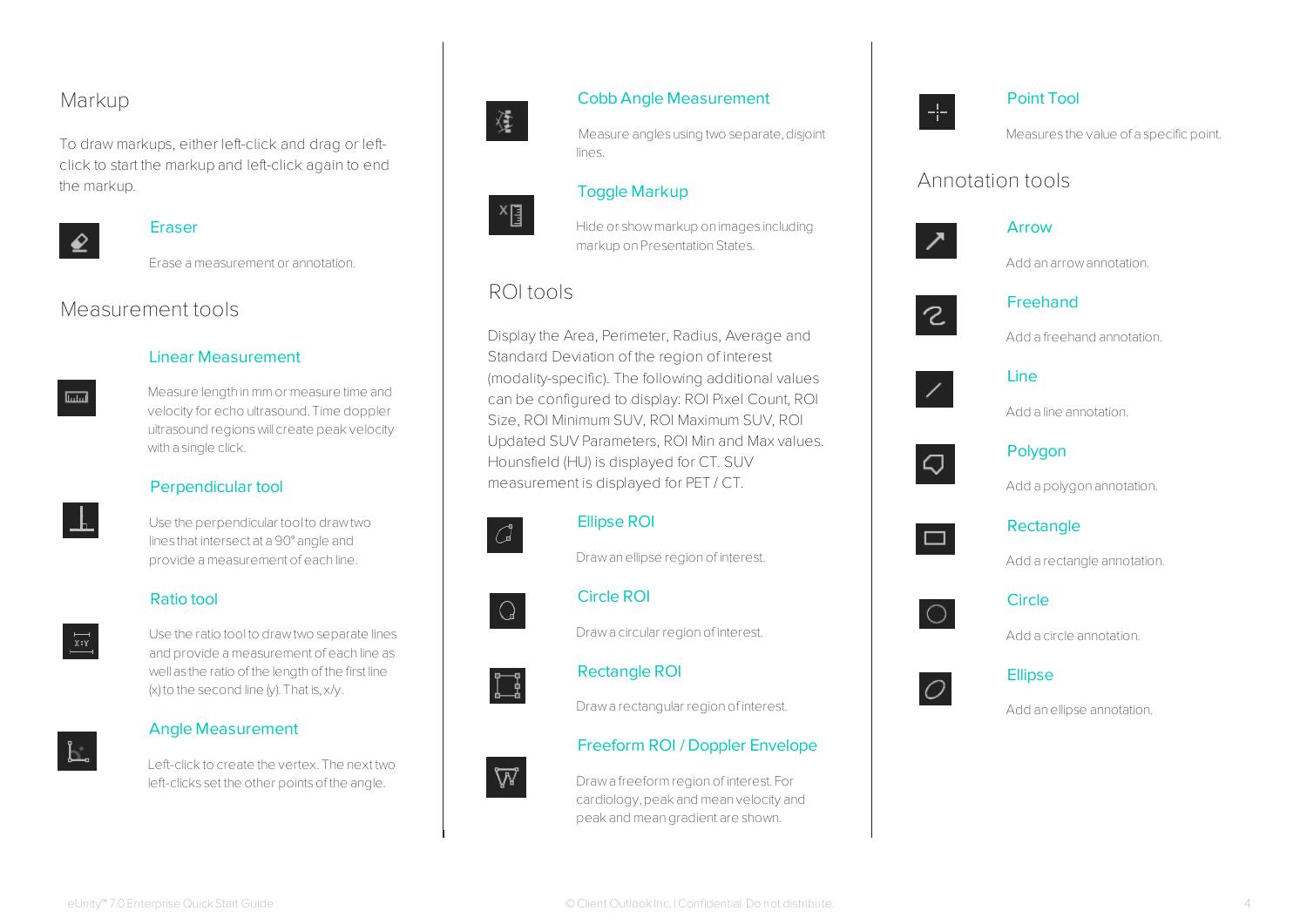

#### Spine Labeling

Add spine-related labels to images.



# Toggle Spine Labeling Markup

Hide or showspine labels.



# Delete All Spine Labels

Delete all spine labels in the study.



# Text Annotation

Clickthe location that the text should start.

# Export



#### Export image to JPEG / PNG

Export an image to your localdevice in JPEGor PNGformat.



#### Paper Print

Print reports, images, or a set of images.

# Flip and Rotate



# Flip (Horizontally)

Clickto flip the image horizontally in the viewport.



Flip (Vertically)



Clickto flip the image vertically in the viewport.



#### Rotate Left

Clickto rotate the image counter-clockwise in the viewport.

# Rotate Right

Clickto rotate the image clockwise in the viewport.

## Free Rotate by Drawn Angle



Rotate the image by a customamount in the viewport.Drawa line to rotate the image.

# Other tools

These tools may not be available by default.



#### Manual Calibration

If the modality-provided calibration is not sufficient, manually set a calibration value for measurements.

## Multiphase Tool



\*

Split amultiphase series into multiple phasebased seriesor sort amultiphase seriesby phase.



# Move to the previous series page.

Series Page Backward

Series Page Forward

Move to the next series page.

# Clone Series



Clone a series so that you can see a copy of the series and the original series in the viewer at the same time. As a shortcut, rightclick and drag a series fromthe SeriesTray into the viewing area to clone it.

# Close Clones Series

Close the cloned series and remove it from the Series Tray.

# Switch Studies



 $\overline{\mathbf{i}}$ 

Rì.

Select a study to switch to. If you switch away from a study and then switch back to it, it is reopened to the state inwhich you left it.

# DICOM Header

Showthe DICOM header data for the selected series or image.